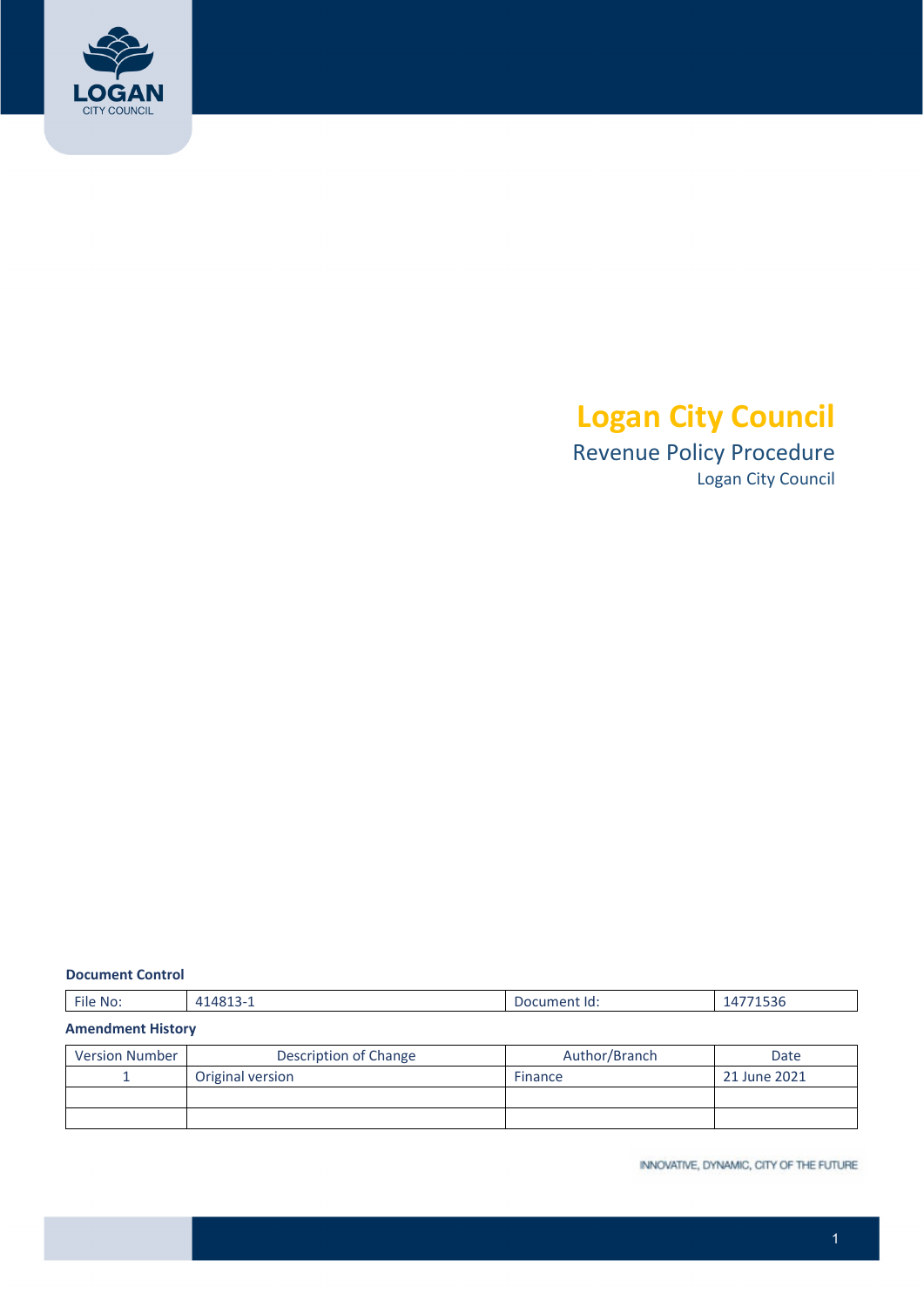# **Table of Contents**

| $\mathbf{1}$ |                  |                                                                                          |  |
|--------------|------------------|------------------------------------------------------------------------------------------|--|
| 2            |                  |                                                                                          |  |
| 3            |                  |                                                                                          |  |
|              |                  |                                                                                          |  |
|              | 3.2              |                                                                                          |  |
|              | 3.3 <sub>2</sub> |                                                                                          |  |
|              |                  |                                                                                          |  |
|              | 3.5              |                                                                                          |  |
|              | 3.6              |                                                                                          |  |
|              | 3.7              |                                                                                          |  |
|              | 3.8 <sub>1</sub> |                                                                                          |  |
|              |                  |                                                                                          |  |
|              |                  |                                                                                          |  |
|              |                  |                                                                                          |  |
|              |                  |                                                                                          |  |
|              |                  |                                                                                          |  |
|              |                  |                                                                                          |  |
|              |                  |                                                                                          |  |
| 4            |                  |                                                                                          |  |
|              |                  |                                                                                          |  |
|              |                  |                                                                                          |  |
|              | 4.3              |                                                                                          |  |
|              |                  | 4.4 General rate concessions and environmental charge remissions for Environmental Land7 |  |
|              | 4.5              |                                                                                          |  |
|              |                  |                                                                                          |  |
|              | 4.7              |                                                                                          |  |
| 5            |                  |                                                                                          |  |
| 6            |                  |                                                                                          |  |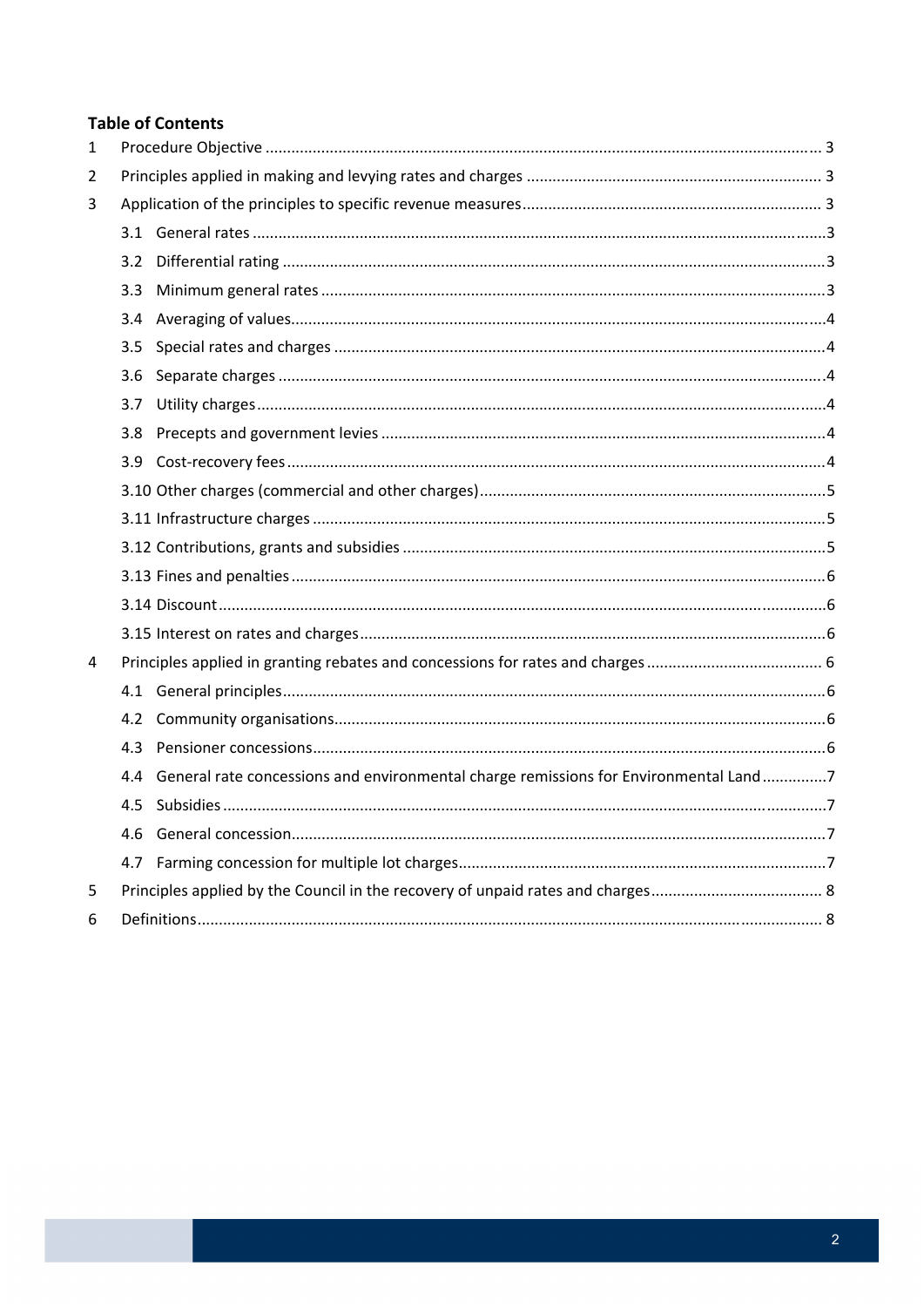# **1 Procedure Objective**

 The Revenue Policy 2021/2022 provides a framework by which the Council may structure a portfolio of income generating strategies to meet the financial requirements of its functional programs in accordance with the  Council's overall corporate objectives, the *Local Government Act 2009* and Local Government Regulation 2012.

 This procedure applies to the investment of all surplus funds held by Council and to investments in the equity shares of and loans to third party entities.

 The purpose of this procedure is to provide a framework by which the Council may structure a portfolio of income generating strategies to meet the financial requirements of its functional programs in accordance with  the Council's overall corporate objectives, the *Local Government Act 2009* and Local Government Regulation 2012.

# **2 Principles applied in making and levying rates and charges**

The Council makes and levies rates, fees, and charges on the basis that:

- (a) the rates, fees and charges are made at the levels necessary to fund the operations of the Council; and
- (b) the Council will try to achieve equitable outcomes between different groups of ratepayers; and
- (c) the funding of general services will be balanced between funding based on:
	- (i) a valuation‐based rating regime;
	- (ii) each user generally meeting some or all of the costs of utility services provided for that user, where appropriate; and
	- (iii) all users making a reasonable minimum contribution to the costs of general services through the mechanism of a minimum general rate; and
- (d) the impact of substantial fluctuations in the rates charged for a particular property arising from changed valuations from year to year, will be minimised through the averaging of valuations as detailed in the subsection titled "averaging of values"; and
- (e) where services are provided specifically for an identifiable group of ratepayers and do not have a general community benefit, some or all of the costs of providing those services will be met by that group.

# **3 Application of the principles to specific revenue measures**

#### **3.1 General rates**

 It is the Council's rating policy that revenue derived from rates levied on the rateable value of land shall be sufficient to meet the net outlays incurred in respect of the functional programs conducted by the Council. The amount will be net of any ordinary business or trading income, any grants, subsidies or contributions received in respect of those functional programs, any loan borrowings, and any internal financial accommodation arranged within the Council's own financial entities.

# **3.2 Differential rating**

 The Council considers the application of a single uniform rate in the dollar would, through the effects of the extremes of the valuation spectrum, have a distorting effect upon different sections of the local government area. To make the imposition of a rate across sectors more equitable, the Council will apply differential rating in accordance with section 81 (Categorisation of land for differential general rates) of the Local Government Regulation 2012. Differential rating amounts are specified in Council's Revenue Statement.

# **3.3 Minimum general rates**

In order to ensure that each ratepayer makes a reasonable level of contribution to the general services provided, even in the case of land with a very low unimproved value, the Council will charge a minimum general rate in respect of each category of differential rate in accordance with Chapter 4, Part 4 (Minimum general rates) of the Local Government Regulation 2012.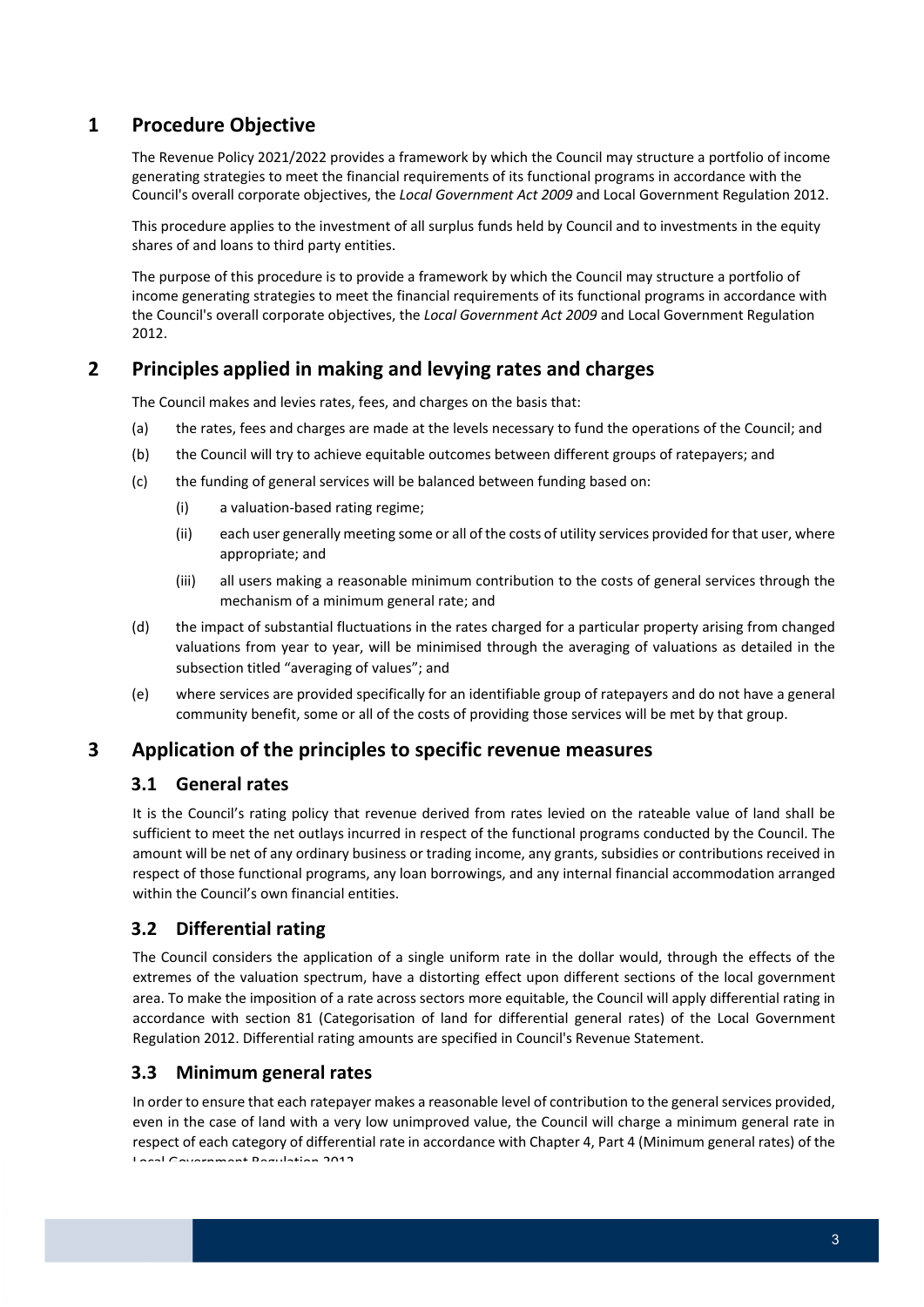# **3.4 Averaging of values**

 Consistent with the Council's decision to mitigate the impact of substantial fluctuations in the rates charged for a particular parcel of rateable land arising from changed valuations from year to year, the rateable value of land shall be the average of the valuations of that rateable land over the past three years, as calculated in accordance with section 76 (Working out the 3‐year averaged value) of the Local Government Regulation 2012.

# **3.5 Special rates and charges**

 A special rate is a rate, additional to the general rate, based on the rateable value of the land for a particular group of ratepayers rather than all ratepayers. A special charge is an amount, additional to the general rate, which may be fixed or varied, and is levied on a particular group of ratepayers, rather than all ratepayers. A special rate or charge is for a particular service, facility or activity which mainly or solely relates to the group of ratepayers levied.

 In accordance with the user pays principle, the Council will identify those services, facilities or activities which are provided for a particular group of ratepayers and which the Council considers it would be inequitable to impose the cost of those services on the general body of ratepayers. A special rate or special charge will be used to raise the funds for those matters in accordance with section 94 (Levying special rates or charges) of the Local Government Regulation 2012.

# **3.6 Separate charges**

 A separate charge is a fixed amount levied on all ratepayers. A separate charge is for a particular service, facility or activity, which relates to all ratepayers.

 The Council levies a separate charge where it considers there is a benefit in identifying to each ratepayer, the charge for a particular service, facility or activity. Levying a separate charge ensures all ratepayers contribute equally regardless of their land valuation.

 A separate charge will be raised for environmental services, facilities and activities as detailed in Logan City Council's 'Environmental Levy' policy. A separate charge will also be raised for community infrastructure works whose benefit is considered to be spread acrossthe local government area. These separate charges will be levied in accordance with section 103 (Levying separate rates or charges) of the Local Government Regulation 2012.

#### **3.7 Utility charges**

A utility charge is raised for water supply, sewerage, trade waste and waste management.

 The user pays principle is applied to utility charges which will be levied in accordance with section 99 (Utility  charges) of the Local Government Regulation 2012. The *South‐East Queensland Water (Distribution and Retail Restructuring) Act and Other Legislation Amendment Act 2012* also applies to water supply, sewerage and trade waste utility charges.

A utility charge will be sufficient to meet the cost of the service provided. This cost includes contributions towards operating costs including administrative costs and overheads financed initially from general revenue, return on capital, depreciation, tax equivalents, payments for advantages of public sector ownership and providing for appropriations to relevant reserves less any ordinary or trading income, grants, subsidies or contributions received in respect of the service programs and any internal financial accommodation arranged within the Council's own financial entities.

#### **3.8 Precepts and government levies**

 The Council will comply with legislation relating to the levy, collection and remittance of precepts and charges payable to the State Government.

# **3.9 Cost‐recovery fees**

The Council fixes cost‐recovery fees for: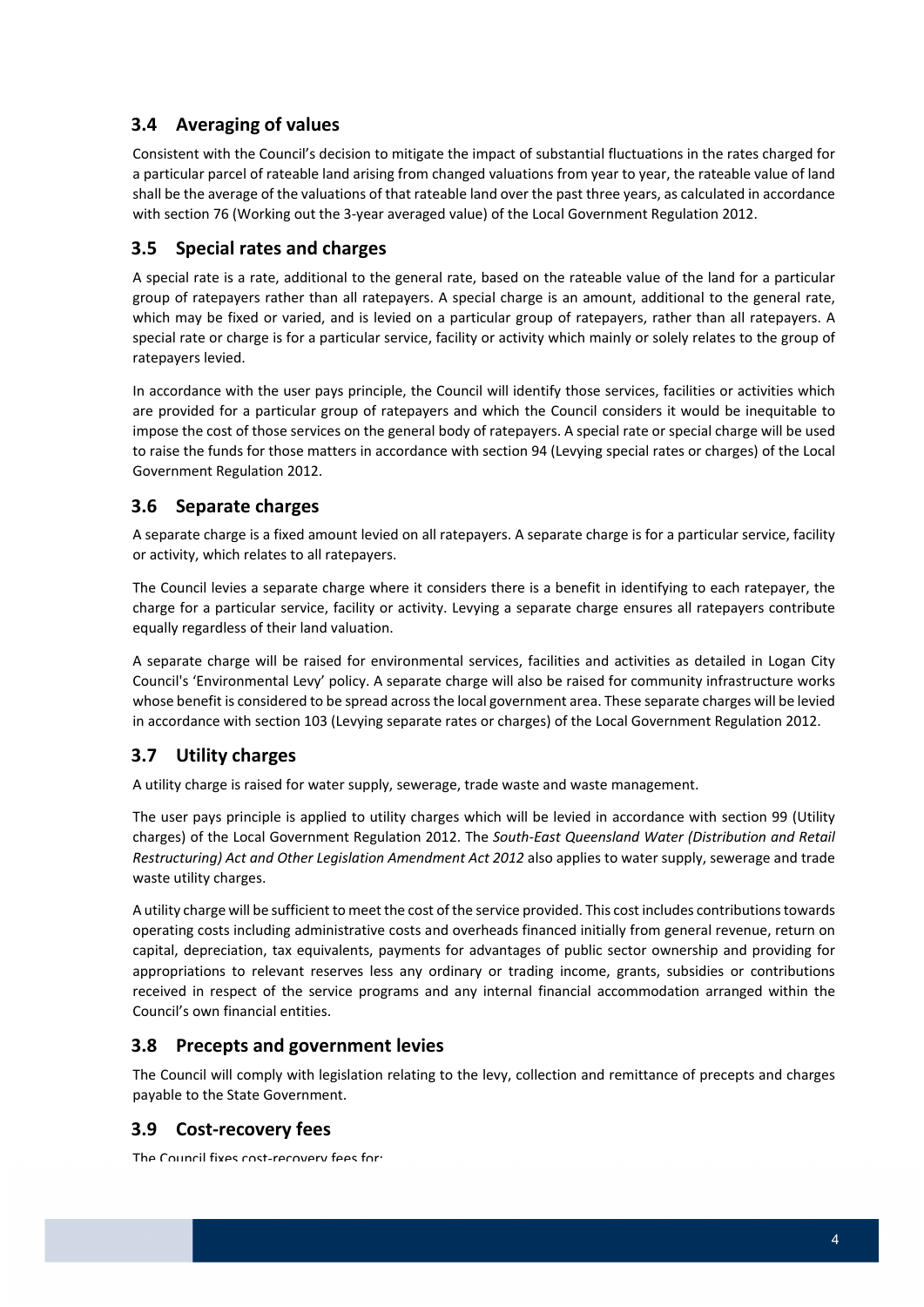- (i) an application for the issue or renewal of a licence, permit, registration or other approval under a Local Government Act (an application fee);
- (ii) giving information kept under a Local Government Act;
- (iii) seizing property or animals under a Local Government Act;
- (iv) the performance of another responsibility imposed on the local government under the Building Act or the Plumbing and Drainage Act.

 Cost‐Recovery fees are fixed to cover the costs, including allocated administrative costs of each cost‐recovery regime. A cost‐recovery fee is not more than the cost to the Council in providing the service or taking the action for which the fee is charged. So far as is practicable, the user‐pays principle is applied in setting cost‐recovery fees.

 Cost‐Recovery fees are listed in the Register of Cost‐Recovery Fees, which is open to inspection at the Council's City Administration Centre or on Council's website.

# **3.10 Other charges (commercial and other charges)**

 The Council makes charges for services and facilities it supplies on a commercial basis. These charges are fixed at rates set by resolution of the Council or by local law.

 In calculating the rate at which the Council will charge for the services and facilities it supplies, the Council expects that the consumer of the service or facility will be required to meet all, or the greater proportion where appropriate, of the total cost of providing the specific service or facility. In such cases, the cost of providing the specific service or facility will include the cost of acquiring the particular service or facility, the cost of providing infrastructure or organisation to process and/or deliver the service or facility, any overheads associated with these cost components and, where appropriate, a commercially based rate of return.

 Commercial and other charges are listed in the Schedule of Commercial and Other Charges, which is open to inspection at the Council's City Administration Centre or on Council's website.

# **3.11 Infrastructure charges**

 The Council will levy infrastructure charges for development infrastructure with development approvals for new development. The amounts of those infrastructure charges are determined by a Council resolution made under  the *Sustainable Planning Act 2009.*

 Calculation of these charges will be in accordance with the Logan Infrastructure Charges Resolution, and as required under any infrastructure agreement entered into by the Council with a person.

#### **3.12 Contributions, grants and subsidies**

Council receives different types of contributions from external parties including infrastructure contributions from developers and grants and subsidies from State and Federal Government.

 Contributions are measured at fair value and, unless there is an agreement between the Council and the contributor that meets the requirements of a contract and contains specific measurable performance obligations, are recognised as revenue when Council obtains control over the contribution or the right to receive the contribution.

 Where there is a contract including specific measurable performance obligations, contributions are recognised as revenue progressively as the Council completes those performance obligations or as a liability if the performance obligations are not yet performed. An expense and liability are also recognised if and when Council fails to meet specific conditions attaching to the contribution and part or all of the contribution is required to be repaid.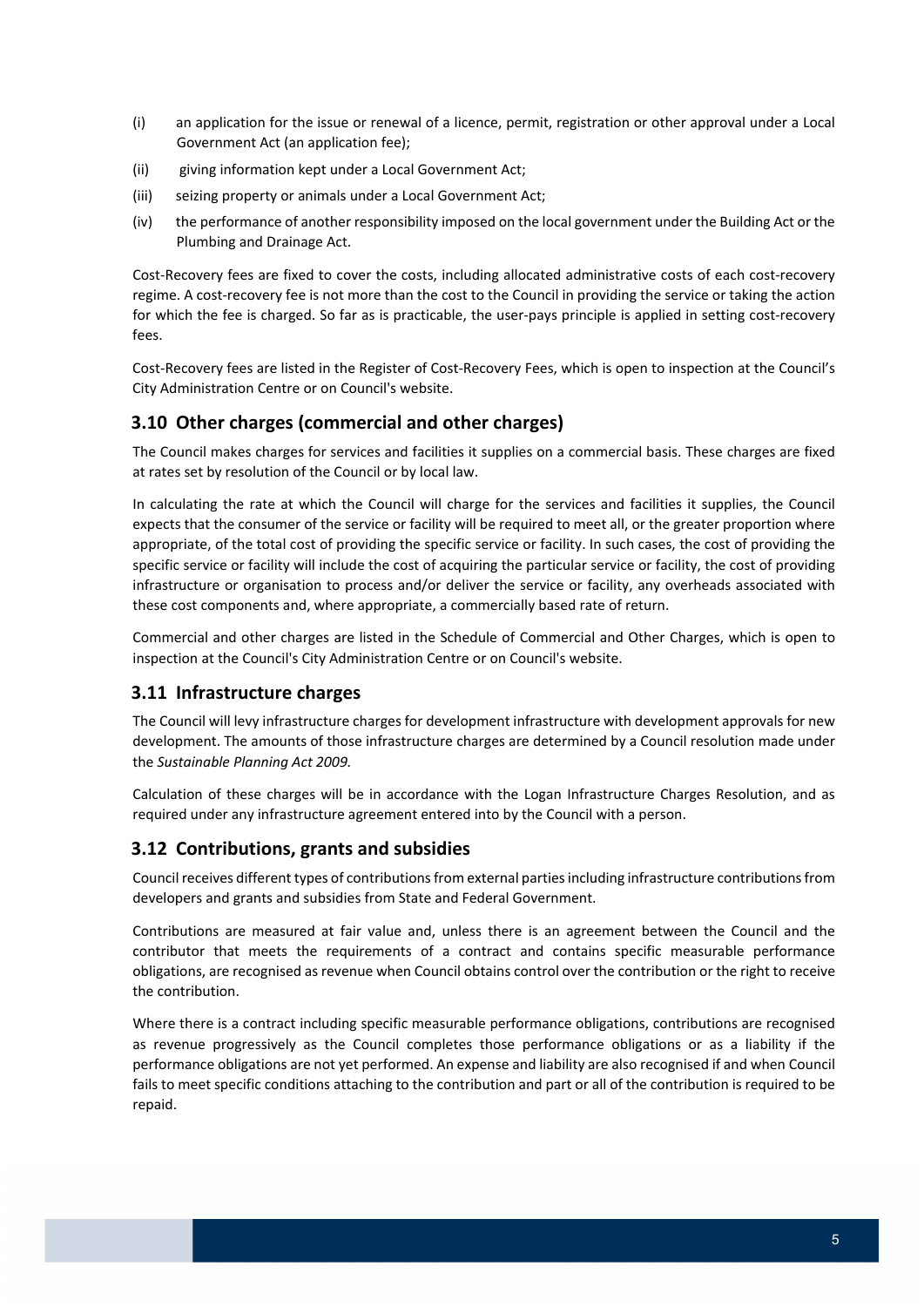# **3.13 Fines and penalties**

 It is the Council's policy to comply with statutory requirements and guidelines for the imposition of fines and penalties associated with breaches of regulatory provisions. The fine imposed will be the maximum amount permitted under the relevant legislation.

#### **3.14 Discount**

 It is the Council's policy to encourage the prompt payment of rates and charges raised via issuance of a rate notice by offering a discount for payment by a designated date. The amount of the discount is specified in Council's Revenue Statement.

### **3.15 Interest on rates and charges**

It is the Council's policy to ensure that the interests of all ratepayers are protected by discouraging the avoidance of responsibilities for the payment of rates and charges debts which have been raised or transferred onto a rates notice. To this end, the Council will impose the maximum rate of interest permissible by legislation on all outstanding rates and charges which have been raised or transferred onto a rates notice. The rate and basis for interest charges are specified in Council's Revenue Statement.

# **4 Principles applied in granting rebates and concessions for rates and charges**

# **4.1 General principles**

 Generally ratepayers should pay rates and charges raised via issuance of a rate notice in full within the time allowed. However, the Council recognises that particular sectors of the community may suffer financial hardship in complying with their obligations to pay rates and charges in full and it is appropriate to make concessions in such cases. Rating concessions may also be used to encourage ratepayers to support policy objectives. Where concessions are granted they will be granted on a similar basis to ratepayers in similar circumstances. The amounts and details of concessions are specified in Council's Revenue Statement.

# **4.2 Community organisations**

 Community organisations are likely to be run by volunteers and provide services beneficial to the whole community or particular sectors. Their ability to provide these services is constrained by their limited funds. Accordingly, remissions of certain charges are allowed to specified categories of community organisation. Remissions and reductions will be allowed to community organisations in accordance with the following Council policies and delegations of authority. Details are provided in Council's Revenue Statement:

- (i) Policy ‐ 'Remissions to Sporting, Recreational and Community Organisations';
- (ii) Policy ‐ 'Community Service Obligations';
- (iii) Policy ‐ 'Waiver or Reduction of Infrastructure Chargesfor Community or Sporting Uses on Council Owned or Controlled Land';
- (iv) Policy ‐ 'Exemptions from Waste Collection Disposal Charges';
- (v) Policy ‐ 'Use of Reduction of Hire Fees Funding'; and
- (vi) Delegation of Authority ‐ 'Waiver or Concession of Hire or Rental Fees for Use of the Council's Major and Community Venues'.

#### **4.3 Pensioner concessions**

 Pensioners as a group are likely to have limited incomes and payment of the full amount of rates and charges is likely to cause financial hardship. The State Government provides a subsidy to eligible pensioners, however, in addition to this subsidy, Council remissions will be extended to eligible pensioners. Remissions will be allowed to eligible pensioners in accordance with the Council's policy 'General Rate and Waste Charge/s Concessions to Pensioners'.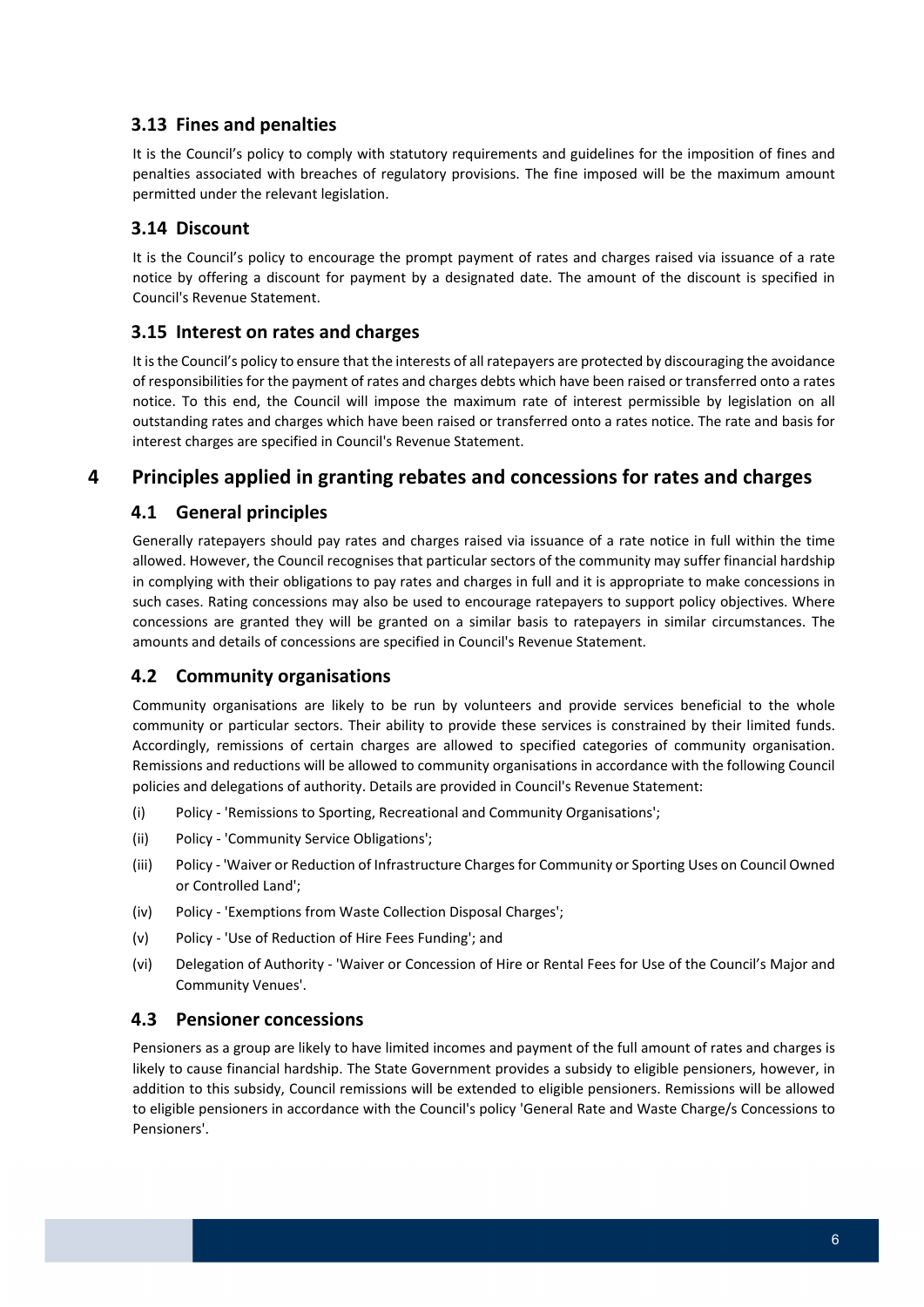# **4.4 General rate concessions and environmental charge remissions for Environmental Land**

 The Council has a policy of establishing conservation areas where the carrying out of certain activities is discouraged. To encourage landowners to support these initiatives, a reduction of rates is provided.

- (i) A reduction of rates shall apply to land that was designated Conservation A or Conservation B and included in the Residential Conservation zone under the superseded Logan Planning Scheme 1997. The reduction in rates applies only until such time that there is a change in property ownership or a development application is approved that impacts on the environmental values of the property, whichever occurs first.
- (ii) A remission of the Environmental Levy shall apply to land that was previously mapped with Category 1 vegetation management area under the superseded Logan Planning Scheme 2006 and will continue to apply until such time that there is a change in property ownership or a development application is approved that impacts on the environmental values of the property, whichever occurs first.
- (iii) A remission of the Environmental Levy shall apply to all properties with a current Voluntary Conservation Agreement or Voluntary Conservation Covenant as defined in Council's policy 'Environmental Conservation Partnerships' (Id: 14152934).

# **4.5 Subsidies**

 Council may from time to time allow and withdraw subsidies on selected trunk infrastructure charges. Where applicable, the current financial year Revenue Statement provides details of the subsidy being offered.

#### **4.6 General concession**

 The Council may remit part of a rate where the Council is of the opinion that the payment of the rate would cause the owner of the land undue or unusual financial hardship which is related to an inadvertent increase in the amount of the rate from the previous financial year and which is significant relative to other rates for comparable rateable land.

# **4.7 Farming concession for multiple lot charges**

 Council may grant a Farming Concession under section 120(1)(f) of the Local Government Regulation 2012 to all farming land that meets the Farming Concession Criteria for the encouragement of economic development of all or part of the local government area.

For the purposes of this concession the following definitions apply:

 Farming Concession meansthe reduction of the number of environmental charges and community infrastructure charges provided for in the current Revenue Statement so that it equates to a single charge per rated‐together assessment issued for the Farming Land rather than per parcel/lot that constitutes that Farming Land.

 SEQ Regional Plan has the meaning given to it in the *Sustainable Planning Act 2009*.

Farming Concession Criteria:

- (a) farming land must be within Logan City Council boundaries; and
- (b) must be within Council's differential general rate category of "Farming"; and
- (c) the farming land is made up of more than one parcel/lot, valued together for rating purposes by the Department of Environment and Resource Management; and
- (d) each parcel of the Farming Land is owned by the same owner/s; and
- (e) the farming land is both:
	- (i) completely outside of the SEQ Regional Plan urban footprint; and
	- (ii) at least part of the farming land is within a flood management area.